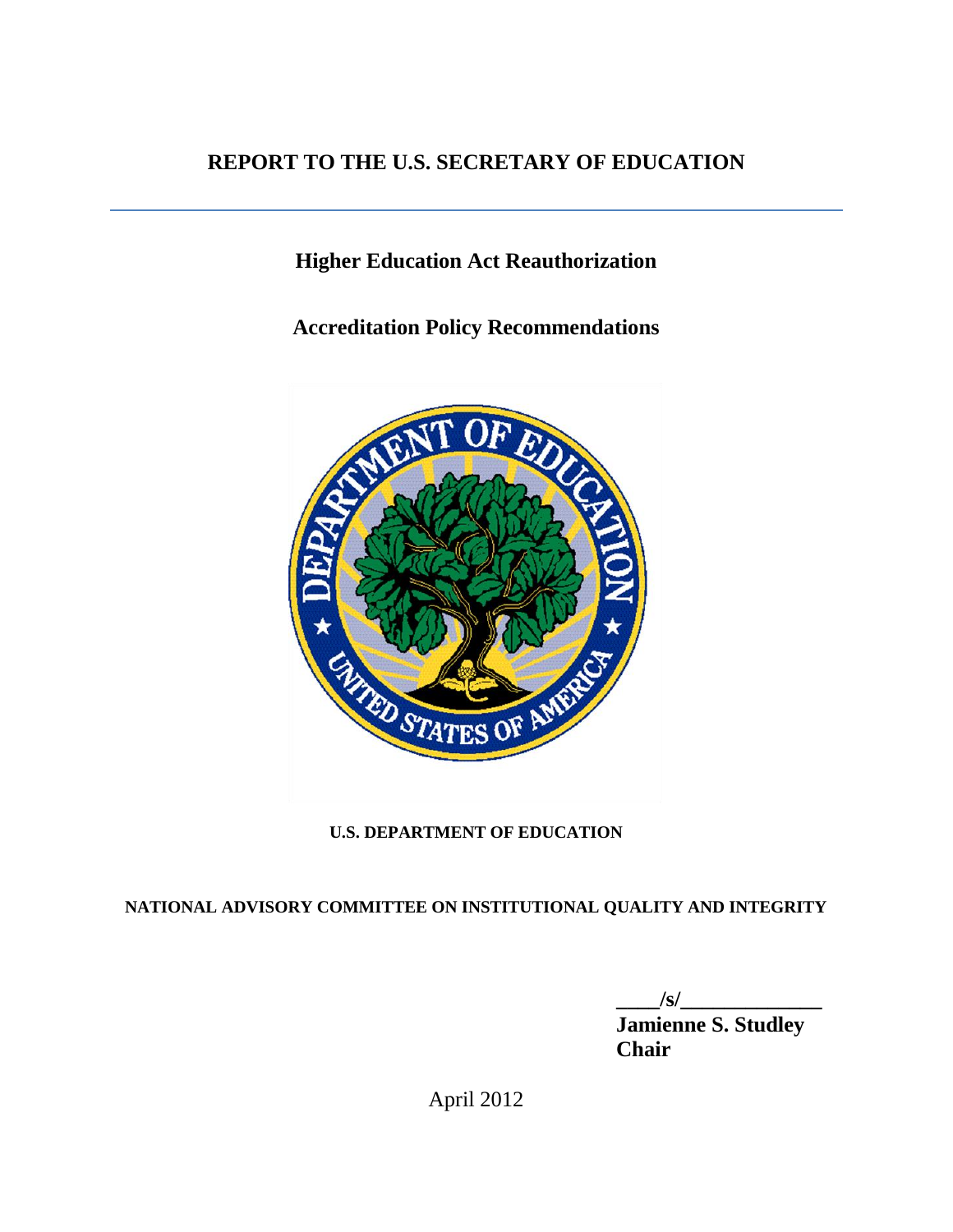| 9   |
|-----|
|     |
| .16 |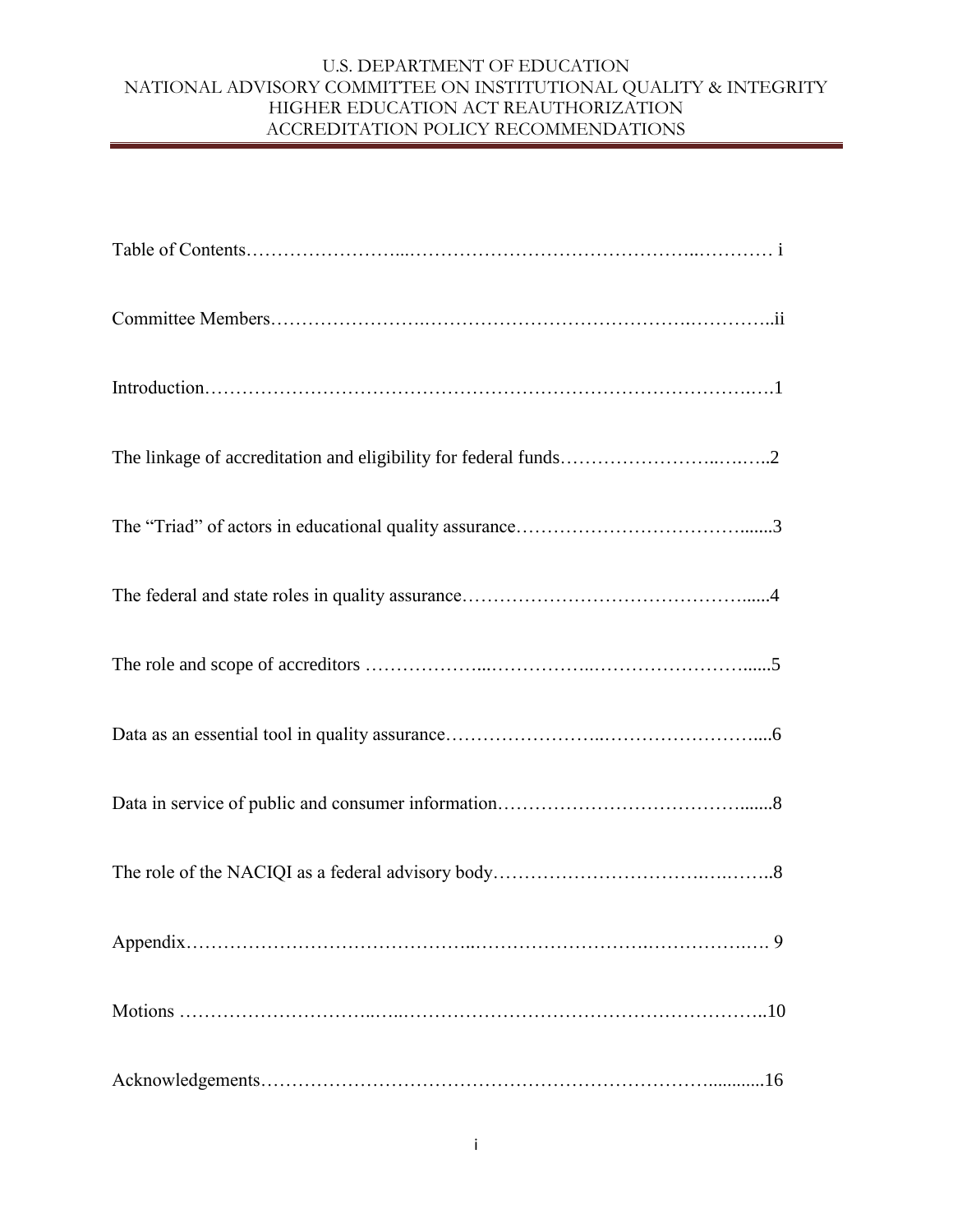#### **NACIQI MEMBERS\***

| Jamienne S. Studley, J.D., NACIQI Chair<br>President and Chief Executive Officer<br>Public Advocates Inc.<br>San Francisco, California                                                   | (ED) |
|------------------------------------------------------------------------------------------------------------------------------------------------------------------------------------------|------|
| Cameron C. Staples, J.D., NACIQI Chair (11/2010 -6/2011)<br>President and Chief Executive Officer<br>New England Association of Schools and Colleges<br>Bedford, Massachusetts           | (ED) |
| Arthur J. Rothkopf, J.D., NACIQI Vice-Chair<br><b>President Emeritus</b><br>Lafayette College<br>Easton, Pennsylvania                                                                    | (HR) |
| Susan D. Phillips, Ph.D., NACIQI Reauthorization Subcommittee Chair<br>Provost and Vice President for Academic Affairs<br>The State University of New York at Albany<br>Albany, New York | (ED) |
| Bruce Cole, Ph.D.<br><b>Senior Fellow</b><br>Hudson Institute<br>Washington, D.C.                                                                                                        | (S)  |
| George T. French, Jr., Ph.D.<br>President<br>Miles College<br>Fairfield, Alabama                                                                                                         | (HR) |

 \* The Committee is composed of 18 members of which six are appointed by the Secretary of Education (ED); six are appointed by the Speaker of the House of Representatives (HR); and six are appointed by the President Pro tempore of the U.S. Senate (S). The appointing authority of each member is noted.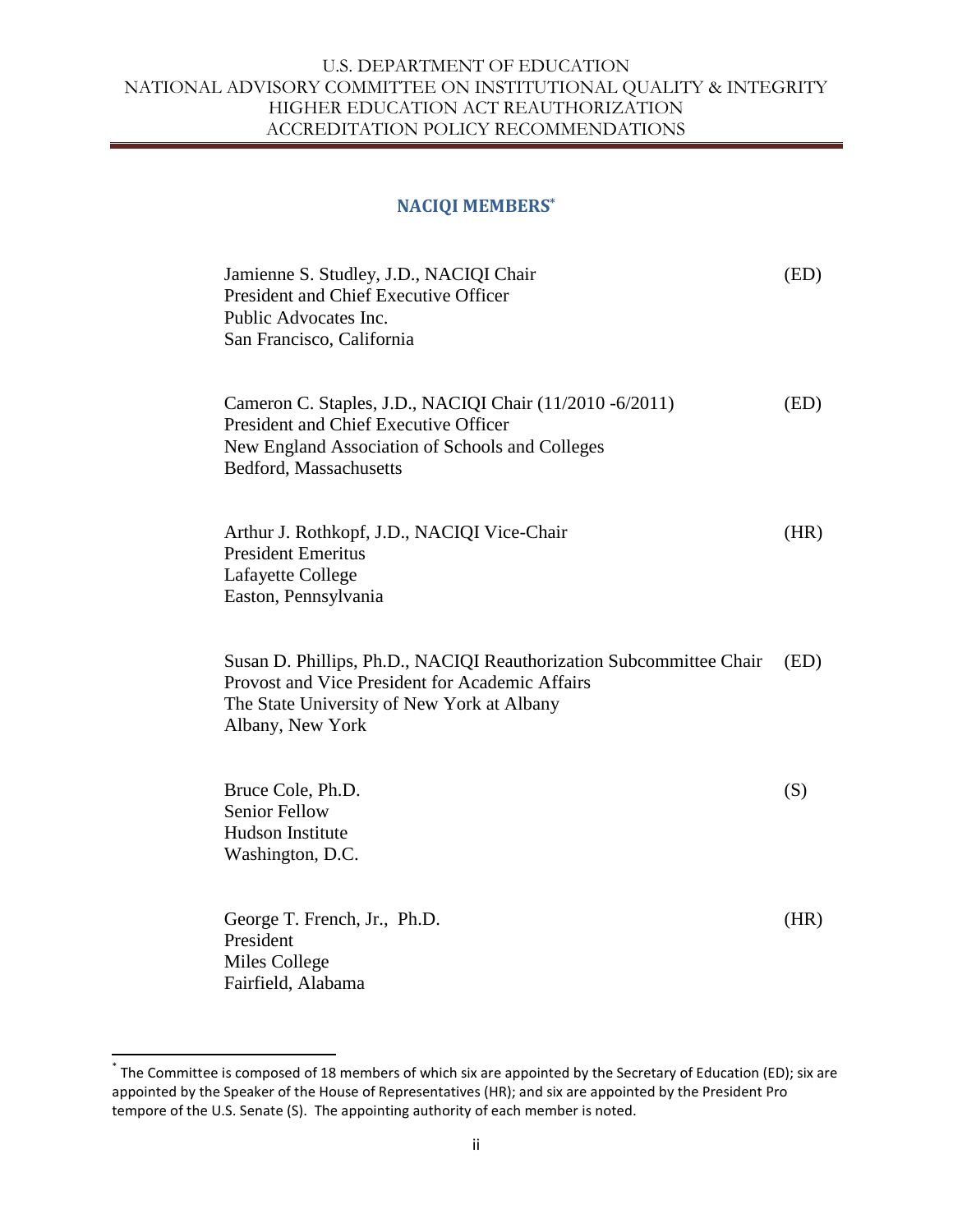| Arthur Keiser, Ph.D.<br>Chancellor<br>Keiser University<br>Fort Lauderdale, Florida                                                                        | (HR) |
|------------------------------------------------------------------------------------------------------------------------------------------------------------|------|
| William E. Kirwan, Ph.D.<br>Chancellor<br>University System of Maryland<br>College Park, Maryland                                                          | (HR) |
| Earl Lewis, Ph.D.<br>Provost and Executive Vice President for Academic Affairs<br><b>Emory University</b><br>Atlanta, Georgia                              | (ED) |
| Wilfred McClay, Ph.D.<br><b>SunTrust Bank Chair of Excellence in Humanities</b><br>University of Tennessee at Chattanooga<br>Chattanooga, Tennessee        | (S)  |
| Anne D. Neal, J.D.<br>President<br>American Council of Trustees and Alumni<br>Washington, D.C.                                                             | (S)  |
| William Pepicello, Ph.D.<br>President<br>University of Phoenix<br>Phoenix, Arizona                                                                         | (HR) |
| Beter-Aron Shimeles, Student Member<br>Occidental College (Class of 2010)<br>New York City Operations Coordinator for Peer Health Exchange<br>New York, NY | (ED) |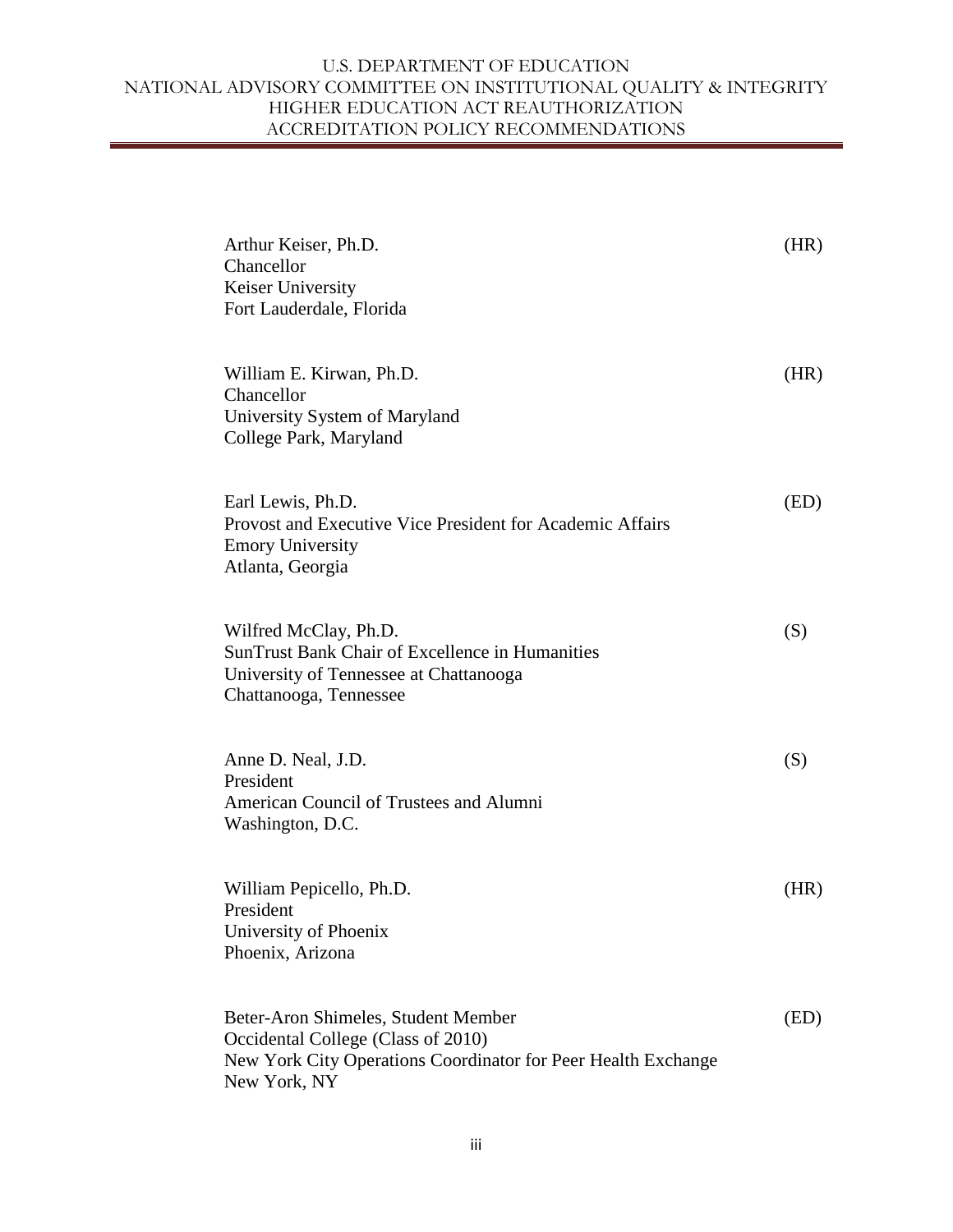| Carolyn G. Williams, Ph.D.<br><b>President Emeritus</b><br>City University of New York<br><b>Bronx Community College</b><br>Bronx, New York        | (HR) |
|----------------------------------------------------------------------------------------------------------------------------------------------------|------|
| Larry N. Vanderhoef, Ph.D.<br><b>Chancellor Emeritus</b><br>University of California-Davis<br>Davis, California                                    | (S)  |
| Frank H. Wu, J.D.<br><b>Chancellor and Dean</b><br>University of California, Hastings College of the Law<br>San Francisco, California              | (ED) |
| Federico Zaragoza, Ph.D.<br>Vice Chancellor of Economic and Workforce Development<br><b>Alamo Community College District</b><br>San Antonio, Texas | (ED) |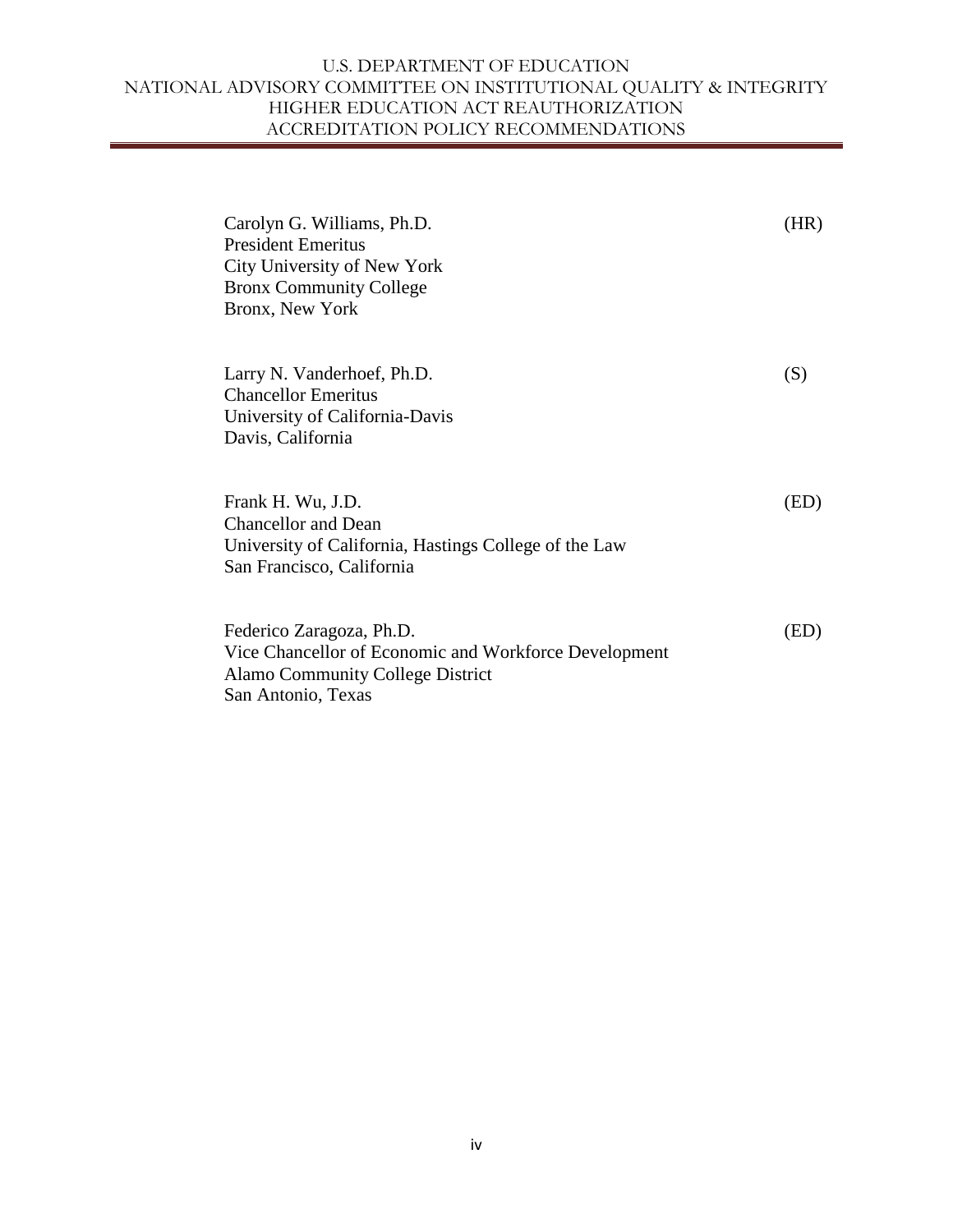# **INTRODUCTION**

In September 2010, the National Advisory Committee on Institutional Quality and Integrity (NACIQI) received a broad charge to provide advice to the Secretary of Education on the reauthorization of the Higher Education Act. The NACIQI responded to this charge by undertaking an extended dialogue about the current system of recognition, accreditation, and student aid eligibility.

In framing the issues for this dialogue, we noted that this system of recognition, accreditation, and eligibility draws on a variety of players, definitions, and processes. There are many actors- federal, state, professional/trade/membership organizations, and the public—all of whom play varying roles and have varying interests. Common across all is the understanding that a welleducated citizenry promotes individual and community well-being, economic competiveness and workforce development, and civic participation. Also common is an interest in assisting individuals in making informed post-secondary educational choices, in consumer protection, and in the continuing improvement of education and the institutions that provide it. However, there are both commonalities and divergences among notions of "quality assurance," "continuous improvement," and "compliance." There is confusion and incomplete overlap about compliance with regulation versus accreditation via peer review. And there is tension among notions of gatekeeping for student aid eligibility, mechanisms of public accountability, and notions of accreditation as a broader quality improvement and assurance process. This complex system has been admirable in many ways in addressing the needs of quality assurance in a dynamic and diverse environment. However, new challenges and the multiplicity of actors and issues pose a number of tensions, points of confusion, and areas of overlap.

We considered a diverse range of topics in our deliberations and benefited from comments from federal and state actors, from accreditors, from beneficiaries of quality in higher education, and from accredited institutions, including perspectives from experts in education, policy, business, government, and beyond. We agreed to focus on three main areas – the triad of actors in educational quality assurance; the scope, alignment, and accountability of accreditation activity; and regulatory burden and data needs. Our present focus in these three areas should not be taken to mean that there are not many additional areas of importance that merit policy evaluation. Following due consideration – including public hearings, written comment, and extensive discussion -- this document provides our recommendations in these three areas in response to the Secretary's invitation.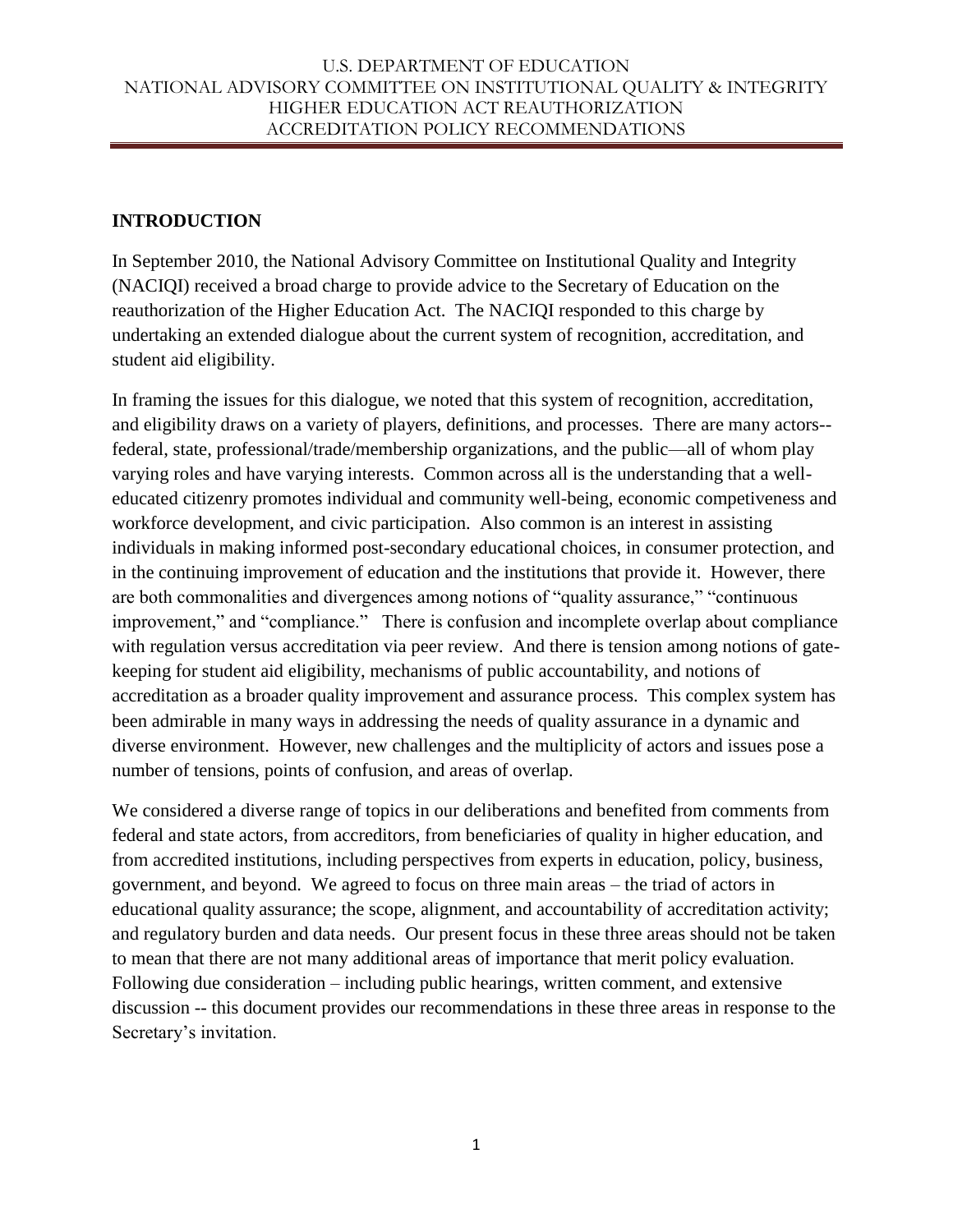## **The linkage of accreditation and eligibility for federal funds**

Common across the areas selected for consideration is the tension among notions of gate-keeping for institutional eligibility for student aid, mechanisms of public accountability, and notions of accreditation as a broader quality improvement and assurance process. With a substantial federal investment in education (over \$175 billion available in Title IV funding for student aid in 2011), the federal process for determining aid eligibility has, to date, included institutional or program accreditation as its assurance of the quality of the education endeavors to which federal funds might be directed.

A critical issue concerns the extent to which accreditation serves, and should continue to serve, a gatekeeping function for the determination of eligibility of federal funds. Deliberations on this issue covered a range of views, and concluded with the recommendation to retain accreditation in the institutional eligibility process.

In arriving at this recommendation, we considered the determination of educational quality, the role of the federal government in educational determination, and matters of accountability:

The accreditation system serves as a critical element in providing information about academic quality to satisfy the federal interest in assuring the appropriate use of federal funds. While this service may not have been envisioned at the origin of accrediting agencies, accreditation nonetheless provides a valuable function in this process, and is uniquely appropriate for that function. Accreditors are the most experienced source of information about academic quality and should continue to establish and assure consistency with academic quality standards in the determination of eligibility. Compliance with academic regulations, standards, and expectations requires the involvement of academic specialists, who apply broad general understandings to local conditions. As a corollary, it is noted that accreditation attracts and deploys extraordinary academic talent in the service of quality assurance, and does so in a cost-effective manner.

There is value in sustaining the determination of quality as a non-governmental function. In this, we note that a strength of American higher education has been its freedom from federal determination of institutional quality and self-improvement processes. The responsibility for evaluating how well an institution is accomplishing its educational work can and should rest exclusively with the institutions and/or the accrediting bodies. With accreditation being a system of self-regulation, the involvement of member institutions in the process of establishing the standards and then applying them in volunteer peer review, accreditors also promote understanding of the expectations and buy-in for the standards and policies.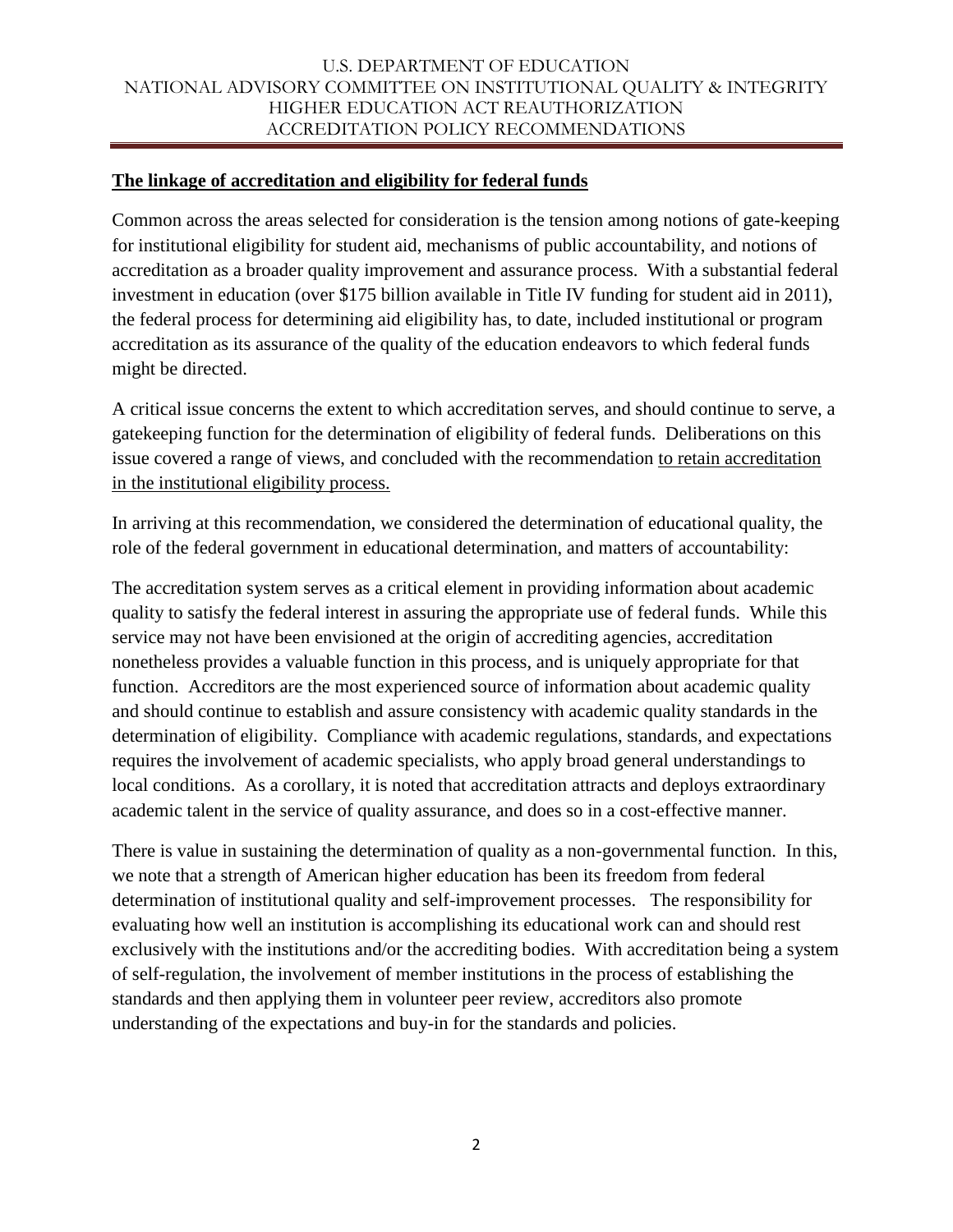While some may consider that accreditation has not been sufficiently publicly accountable, it is notable that, as a function of its engagement in the federal aid eligibility process, the accreditation system has moved in the direction of greater accountability by including, among other provisions, requirements that a portion of accreditation commissioners be members of the public.

Ultimately, all regulation in an enterprise as complex and diverse as American higher education is self-regulation, and it is necessary that member institutions be sufficiently involved and invested in understanding the issues, arriving at self-regulatory solutions, and establishing principles to ensure institutional compliance.

In making the recommendation to retain the link between accreditation and aid eligibility, we recognize that this is a time of considerable focus on quality in higher education, with emerging areas of serious concern about value, standards, outcomes, cost, transparency, and accountability. Accreditors and their various constituencies must confront these challenges vigorously and do so in ways that continue to offer significant value and rigor in quality assurance. Their effort must also be considered in light of the full array of actors and processes with responsibilities for determining and enforcing quality standards.

As a consequence, accompanying our recommendation to retain the link between accreditation and aid eligibility are a number of additional observations and recommendations. We begin with consideration of the context of the triad of actors involved in quality assurance, offer some perspective on the roles, functions, and opportunities for change for each, examine the essential data by which quality is determined, and close with suggestions about the role of NACIQI itself.

# **The "Triad" of actors in educational quality assurance**

With three main actors (federal, state, and accreditor) in the complex and evolving quality assurance enterprise, the responsibilities of the members of this triad understandably are not fully clear. There are both overlaps in responsibilities and gaps where necessary responsibilities are not fully covered. Our recommendations include the following:

1. Clarify and articulate common understandings about the responsibilities of each member of the triad.

2. Coordinate/increase communication among actors to achieve greater commonality across the quality assurance/eligibility enterprise. Increased communication among the members of the triad may identify common concerns and shareable data.

3. Encourage the states' engagement with consumer protection and investigation, whether within or outside the processes of accreditation.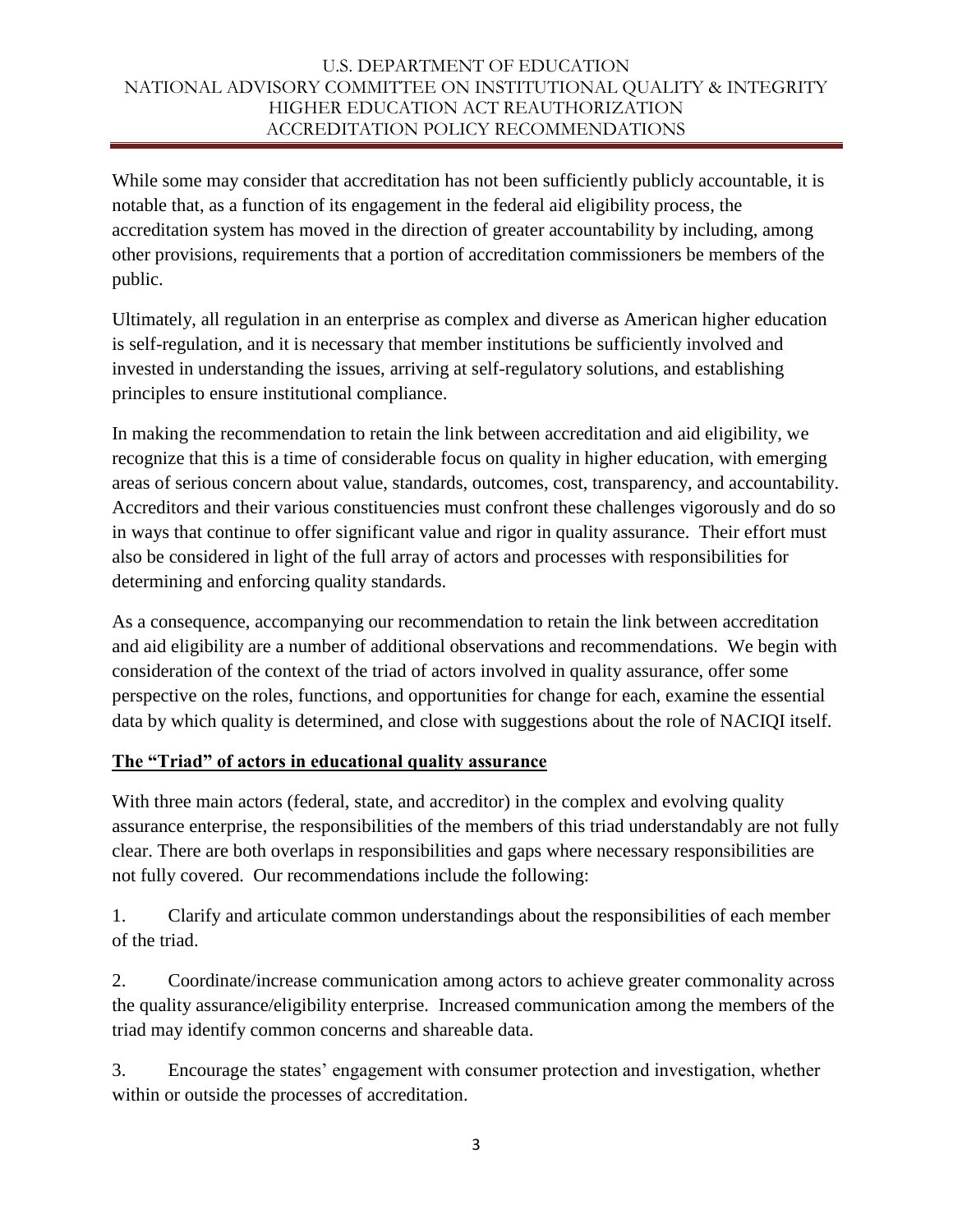## **The federal and state roles in quality assurance**

In addition to its shared interest in educational quality, consumer protection, and assisting consumers in making post-secondary education choices, the federal role in accreditation includes the assurance that taxpayer funds are only used for acceptable educational activities. This assurance cannot be satisfied by evaluation of financial stability/compliance data alone but must include both financial and quality considerations.

The federal member of the triad could be expected not only to set expectations for the elements for which it is responsible, but also to convene and promote communication and collaboration across the triad.

Among states, there is considerable variability in the responsibilities that different states assume, yielding uneven coverage of those areas of responsibility specifically allocated to states. The inconsistency of state approaches also renders some institutions triply-monitored, while others are actively monitored only by the federal and accrediting members of the triad. Our recommendations concerning the state role include:

4. Determine what mechanisms will best insure that critical quality assurance/eligibility expectations are met across institutions and agencies nationwide.

5. Draw on the convening capacity and function of the federal level to develop models for triad articulation and to promote greater engagement and consistency across states.

States' historic and justifiable responsibility for educational quality and protection of their citizens, might well be promoted through focused state attention to their areas of traditional expertise, especially consumer protection and pursuit of fraud and misleading commercial promotion. At the same time, the presumption that state boundaries define the delivery and oversight of education may in some respects be inconsistent with the newer methods of education that are not tied to land boundaries, and the multiplicity and inconsistency of state regulation may hamper both effective application of quality standards and educational diversity and innovation. Our recommendations in this regard include:

6. Evaluate whether the diversity of state regulation across the country might be shaped to incorporate recognition of the growth of cross-state (and, indeed, cross-nation) educational activity.

7. Encourage state effort to assure the adequacy of consumer information and the accountability of institutions and programs providing education within the state. State experiences and "best practices" would be a useful topic of conversation in a federally-convened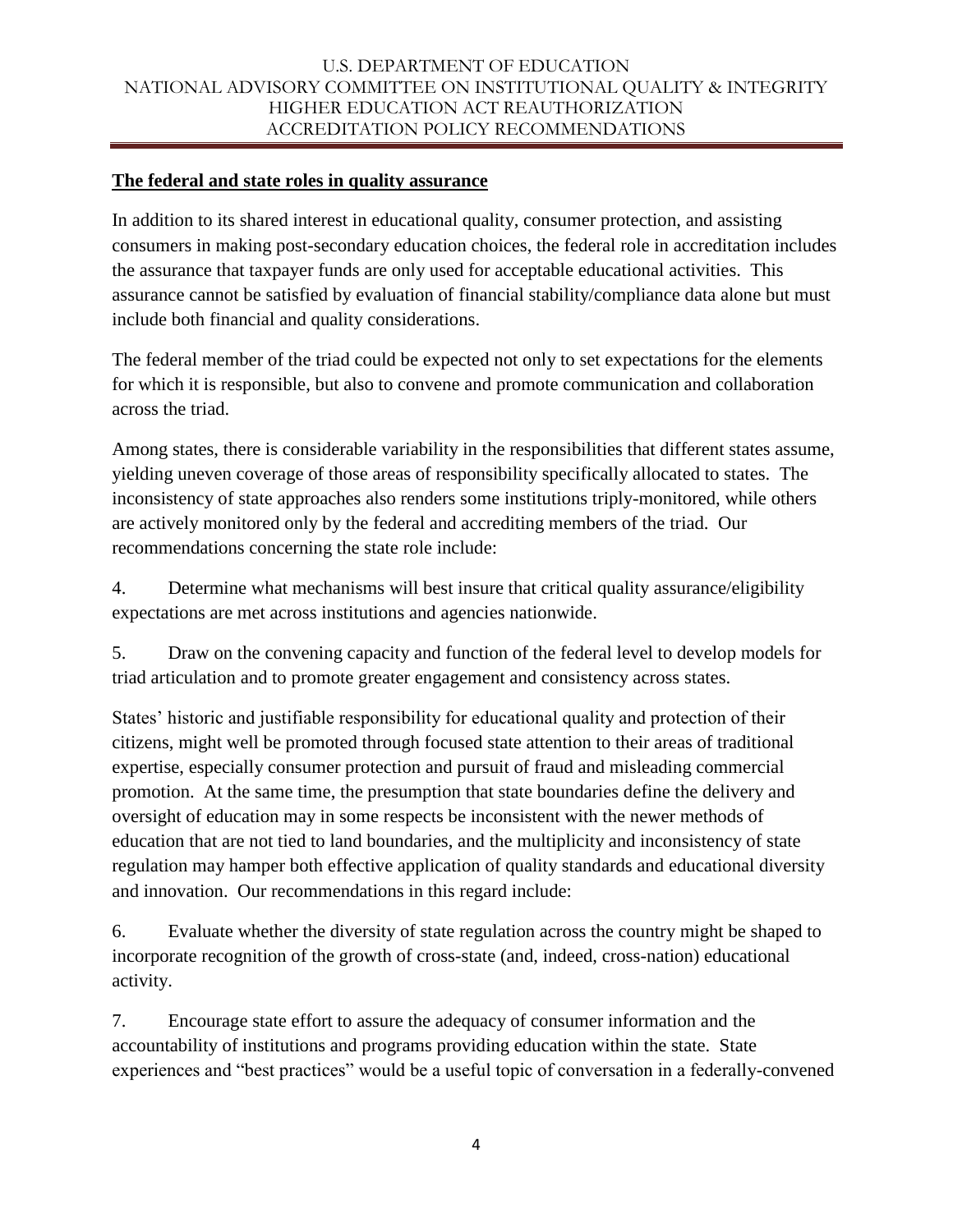process, as would the development of a common understanding of a minimum level of consumer protection.

## **The role and scope of accreditors**

As accreditation agencies continue to play an essential role in the determination of eligibility for Title IV funding, it will be important to address the challenges that follow. Accreditors accept the responsibility of demonstrating adequate rigor in accountability to assure that all accredited institutions meet reasonable standards of educational performance and that unacceptably weak institutions are not eligible for student aid.

Just as the accreditation system did not originate with the intent to serve federal student aid eligibility functions, it also did not originate in the context of educational diversity and reach that exists today. The regional foundations of some accreditor organization may be due for reassessment by those entities as the diversity of educational activities and missions have expanded within a region, and as educational activity and mission increasingly span regional and national boundaries.

Of note is that the regional commissions have accredited under one tent, research universities, state colleges, liberal arts institutions, community colleges, and special purpose institutions. This system keeps these very different institutions accountable to a single set of standards within each region, promoting mobility for transfer students, and students seeking a higher degree, as well as reasonable consistency for the various degree levels. Our recommendation in this regard includes:

8. Encourage a dialogue within the accreditation community about the structure and organization of the accreditation enterprise. The diversity of educational activity and mission today may call for a system of accreditation that is aligned more closely with mission or sector or other educationally relevant variable, than with geography. This dialogue may also afford institutions greater opportunity to choose among accreditors.

Currently, it appears that both federal and accreditor participants in the quality assurance enterprise are relatively undifferentiated in their reviews. That is, the same level of scrutiny and intensity of review is given to accreditors and institutions with longstanding competent performance on quality indicators as is given to those that might be fragile, unstable, lowperforming, rapidly expanding or changing, or newly-approved. Our recommendations concerning flexibility and nuance in the review process include:

9. Afford the federal and accreditor participants greater opportunity and encourage them to distinguish among applicants with more varied levels and durations of review, such that the greater review effort is addressed to accreditors and institutions that present greater potential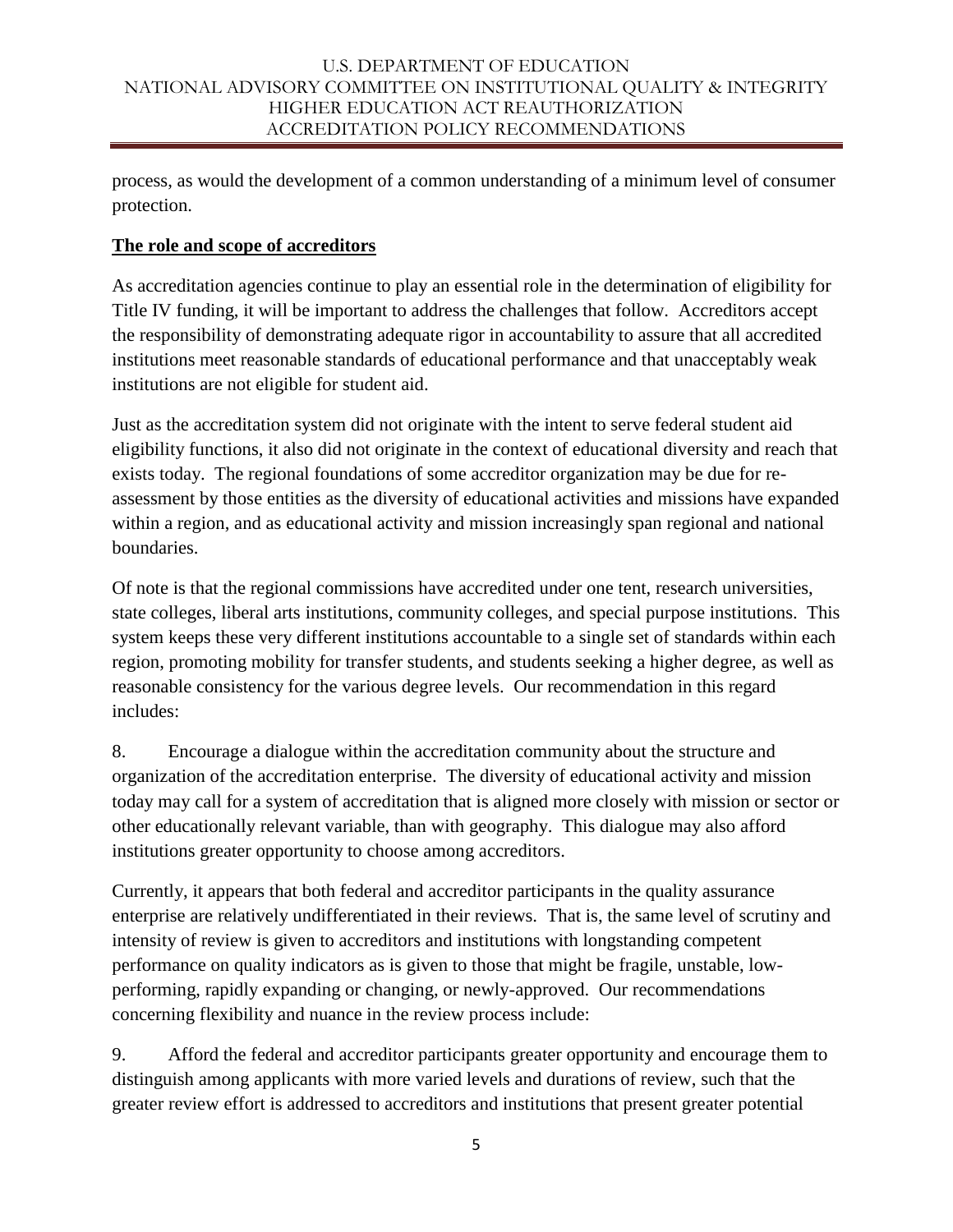cause for concern and those whose circumstance may call for additional, supplemental, or heightened review. Ensure that such distinctions do not engender discriminatory action nor arise from the application of differential standards.

10. Afford accreditors greater opportunity and encourage them to design systems for expedited review.

11. Afford accreditors greater opportunity to offer more gradations in their accreditation decisions.

Taken as a whole, the accreditation process should be measured by reasonable cost-benefit standards, in which regulatory obligations, effort and cost are consistent with the results in terms of important protections and quality control. Some current requirements are essential to allow accreditors to evaluate institutional or program quality, while others may be seen as unnecessarily intrusive, prescriptive, and granular in ways that may not advance system goals nor match institutional priorities, and as costly in resources such as time, funds, and opportunity. Here, our recommendation is:

12. Undertake substantial modification to the existing statutory and regulatory criteria, and their application, to make them where possible less intrusive, prescriptive, costly, and granular while maintaining the essential quality controls of gatekeeping.

# **Data as an essential tool in quality assurance**

While it is clear that data must be the basis on which decisions are made, there is concern that the quality assurance enterprise collects more and different data than is necessary for quality review. The usefulness of the collected data to consumers, institutions, accrediting authorities, or the federal government has been questioned, especially given the inconsistency among definitions that limit data comparability and policy reliance. While some data may be useful to some parties, the burden of acquiring that data may be too high for its utility, the data are not available to consumers in a manner that is useful to them, or both. Our recommendations concerning data include:

13. Reconsider data that are collected by all accreditation, state, and federal agencies. In this reconsideration, evaluate the costs of data collection relative to its utility and appropriate use.

14. Wherever possible and of value, share data provided to and analysis conducted by the federal government (e.g., regarding institutional financial responsibility) to assist accreditors in reviews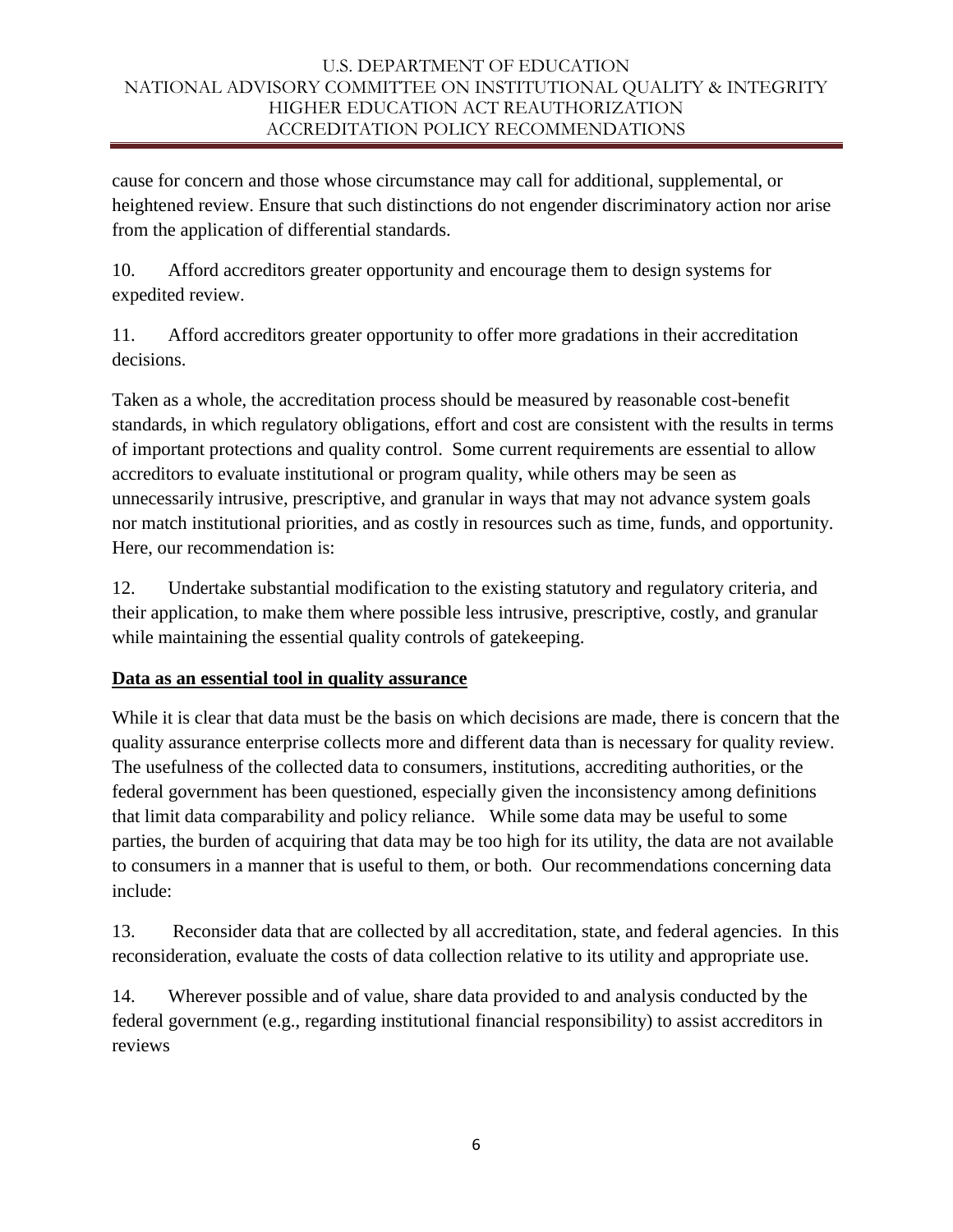15. From the above reconsideration of data, costs and benefits, define a specific set of data that is needed as a minimum to address (a) federal interest and/or (b) institutional improvement. This would entail:

(1) Developing a set of consistent definitions and appropriate metrics for use in the accreditation process. Achieving convergence of agreement about definitions may without altering the state regulatory authority or interest—assist states in becoming more aligned in their regulations and thereby provide institutions whose activity crosses borders with fewer divergent data demands.

(2) Insuring that this data is accurate and meaningful, and consistent across institutions, without specifying minimum thresholds to be applied across all institutions. All data requirements should account for distance education modalities.

(3) The specific set of minimum data would not preclude accreditors from requiring data appropriate for their philosophy and specialty. Accrediting agencies can and should consider what additional data is needed for the function of continuous institutional improvement. However, additional requirements for data collection should be developed with an assessment of its burdens and sufficient lead time for the data to be compiled.

16. A data set with common definitions might beneficially include data on such outcomes as completion/graduation, licensure or job placement (where appropriate), and/or other indices of career progress. Note that this consideration does not include specification of student learning outcome measures, nor of uniform thresholds on any measure to be applied across all institutions.

17. The accuracy of data is so central to eligibility and to consumer decisions that it may be appropriate for critical data elements to be independently audited under specified circumstances. It may also be appropriate to review the penalties for submission of fraudulent, inaccurate, or misleading data.

18. Some types of data may require that systems be developed in order to compile the information in a manner that protects privacy of individuals appropriately. Recognizing the controversy concerning national unit record systems, further consideration could be directed to how completion (graduation) data might be gathered in a privacy-protected manner.

19. Explore and implement how the Integrated Postsecondary Education Data System (IPEDS) data could be made more accurate, timely, and useful.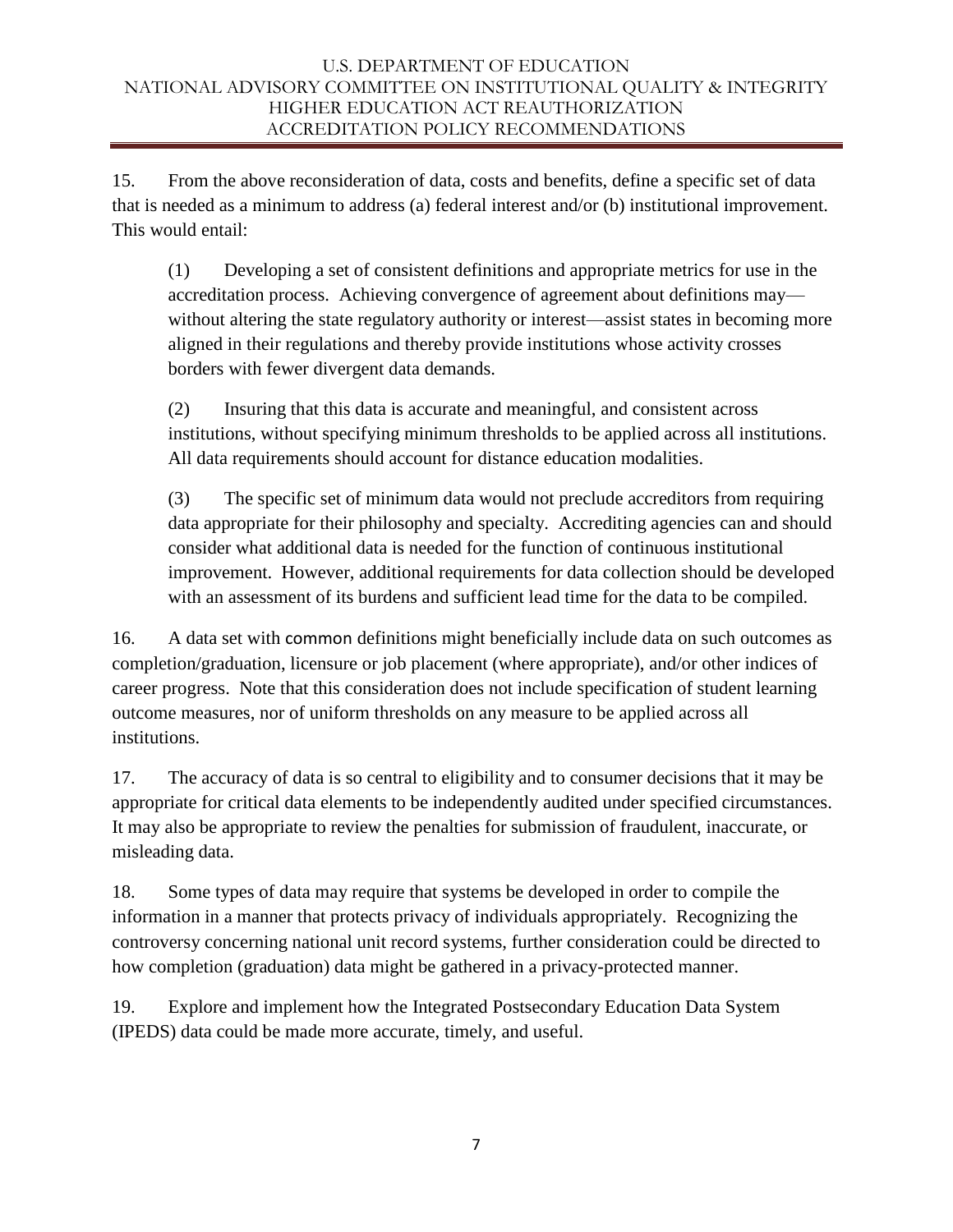# **Data in service of public and consumer information**

To address the concern about lack of transparency in the accreditation process, data collected for accreditation by accrediting agencies should be available to the public by both the institution and the accrediting agency in a format that is consistent, meaningful, and perhaps prescribed. It is a reasonable goal is to afford students and the general public the opportunity to make accurate comparisons based on facts. Our recommendations in this regard include:

20. Make accreditation reports about institutions available to the public. Further discussion is needed about what reports to include, and about how to increase information and transparency while sustaining other critical values in the accreditation process

21. Increase the number of knowledgeable public members on accreditation decision making boards.

## **The role of the NACIQI as a federal advisory body**

We want to be sure that this body and our activities add value to the recognition process, exercising independent judgment and addressing significant priority issues. Further, we have the opportunity to provide greater leadership and perspective on the design and effectiveness of the accreditation and quality assurance process. The occasion of agency review for recognition provides us and the accreditation community the opportunity to be better informed about the shifts, challenges, successes, and good practices of the various parts of the quality assurance enterprise. Our recommendations for the role of NACIQI include:

22. Expect NACIQI to ask accreditors to report on the performance of the universe of institutions/programs they accredit.

23. Continue to expect NACIQI to play a role in system review, monitoring, dialogue and exchange, and policy analysis and recommendations to advise the Secretary. This role could include developing standards to meet changing realities in education, identifying needed flexibility in accreditation standards, and assessing system wide outcomes and consistency.

24. Just as our recommendations provide the basis for greater nuance or gradation in the accreditation determination of institutions and programs, so too might NACIQI consider greater nuance or gradation—indicating a range that includes both honors and caution--in the recognition determination regarding accreditation agencies.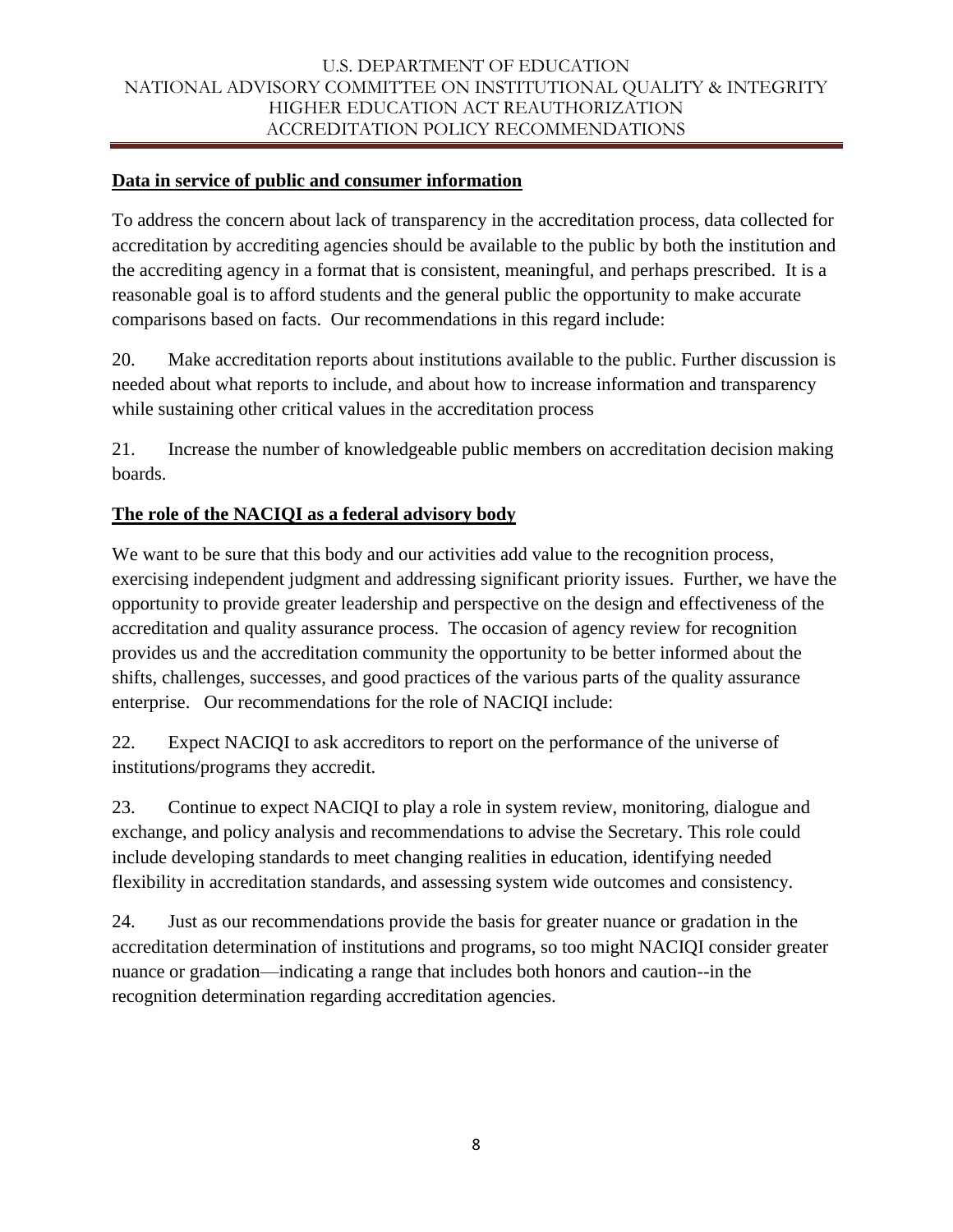APPENDIX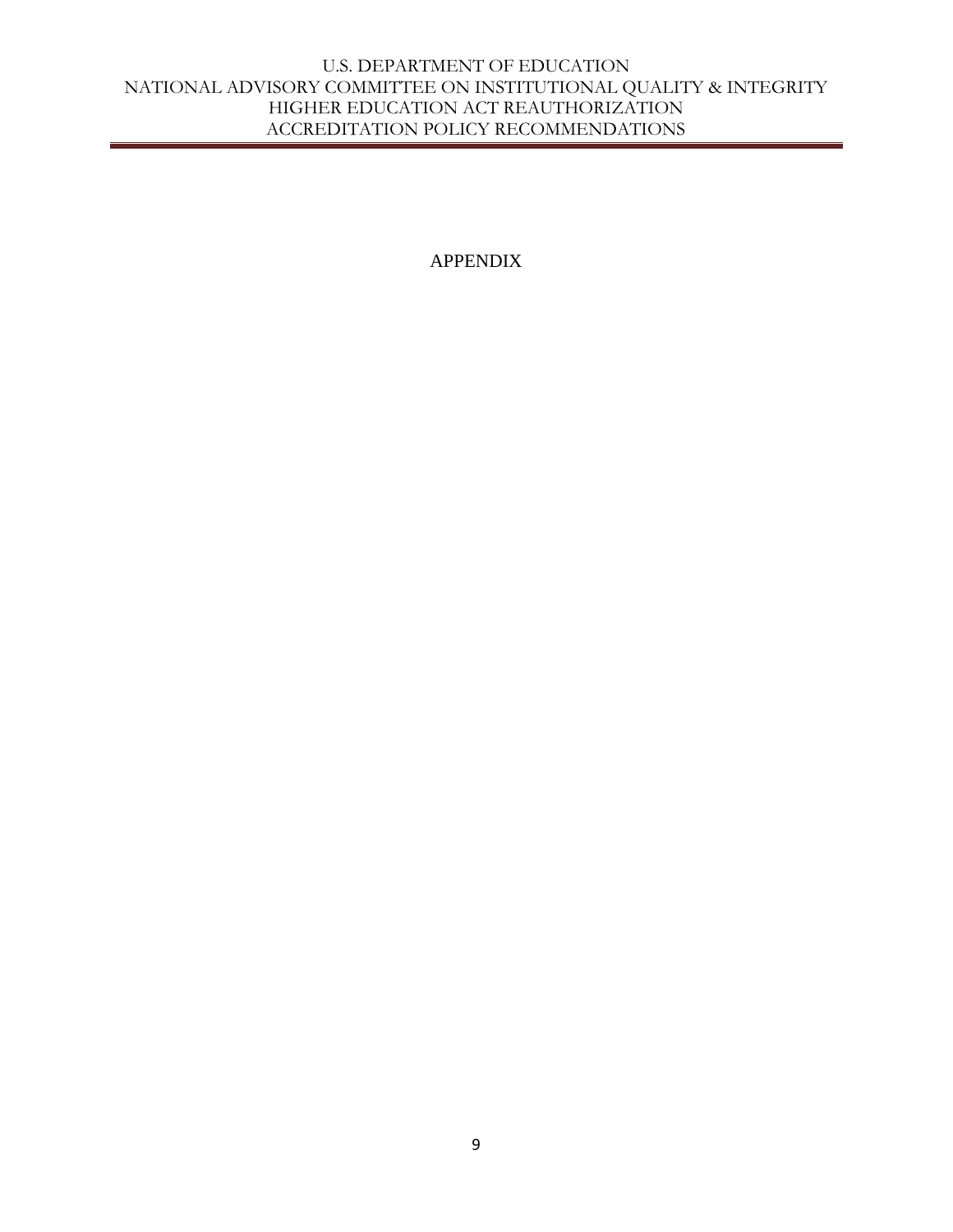| <b>Motions</b>                                        | Petitioner/            | Vote/                 |
|-------------------------------------------------------|------------------------|-----------------------|
|                                                       | Seconded by            | Disposition           |
| <b>Main Motion:</b>                                   | Petitioner:            | Vote:                 |
|                                                       | <b>Susan Phillips</b>  | 9 Yes/ 2 No           |
| I move to advance the draft report as it stands for   |                        |                       |
| adoption by the full committee.                       | Seconded by:           | Disposition:          |
|                                                       | <b>Cameron Staples</b> | Motion passes         |
| <b>Substitute Motion:</b>                             | Petitioner:            | Vote:                 |
|                                                       | Arthur J. Rothkopf     | 4 Yes/ 7 No           |
| I move that the comment submitted on March 16,        |                        |                       |
| 2012 to NACIQI entitled Alternative to the            | Seconded by:           | Disposition:          |
| <b>NACIQI Draft Final Report, submitted by Anne</b>   | <b>Anne Neal</b>       | Motion fails to pass. |
| Neal and Arthur Rothkopf, be substituted in its       |                        |                       |
| entirety for the Draft Final Report.                  |                        |                       |
| The Alternative Report can be found on pages 11-      |                        |                       |
| 15.                                                   |                        |                       |
|                                                       |                        |                       |
| <b>Subsidiary Motion: #1</b>                          | Petitioner:            | After discussion, the |
|                                                       | <b>Susan Phillips</b>  | motion was withdrawn  |
| I move to add at the end of the document the          |                        |                       |
| following statement:                                  | Seconded by:           |                       |
|                                                       | <b>Cameron Staples</b> |                       |
| "We advance these recommendations with the            |                        |                       |
| further guidance that their consideration and/or      |                        |                       |
| implementation be undertaken with recognition         |                        |                       |
| that determination of quality be solidly recognized   |                        |                       |
| as a non-governmental and nonfederal function."       |                        |                       |
|                                                       |                        |                       |
| <b>Subsidiary Motion: #2</b>                          | Petitioner:            | Vote:                 |
|                                                       | <b>Cameron Staples</b> | 11 Yes/ 1 No          |
| I move to delete the substantive recommendation       |                        |                       |
| in Number 8 and the language in the preceding         | Seconded by:           | Disposition:          |
| paragraph that tracks with it setting up that         | <b>Susan Phillips</b>  | Motion passes         |
| Number 8 recommendation.                              |                        |                       |
|                                                       |                        |                       |
| <b>Subsidiary Motion: #3</b>                          | Petitioner:            | Vote:                 |
|                                                       | <b>Susan Phillips</b>  | 5 Yes/ 6 No           |
| I move to delete the last two sentences of            |                        |                       |
| recommendation 9 which include the sentences          | Seconded by:           | Disposition:          |
| that start with "the diversity of education activity" | <b>Cameron Staples</b> | Motion fails to pass  |
| and ends with "dialogue may afford institutions       |                        |                       |
| greater opportunities to choose among all             |                        |                       |
| accreditors."                                         |                        |                       |
|                                                       |                        |                       |

# **MOTIONS**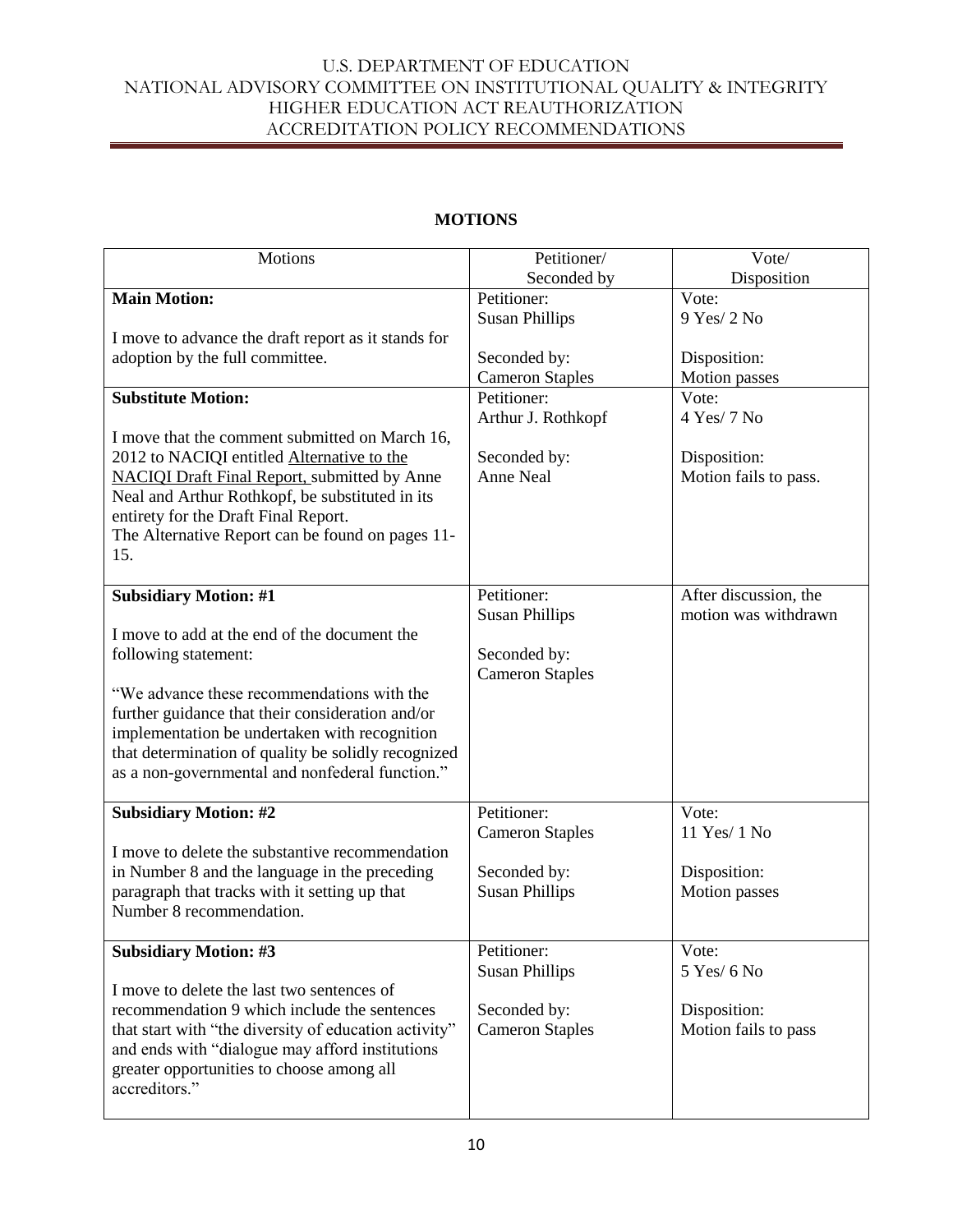# **Alternative to the NACIQI Draft Final Report**

Submitted by Anne Neal and Arthur Rothkopf

March 16, 2012

 $\overline{\phantom{a}}$ 

#### **Recommendation: Break the link between federal student aid and accreditation.**

The federal government currently spends over \$175 billion in student financial aid, and cumulative student loan debt already exceeds one trillion dollars. Clearly, the federal government has a rightful interest in the accountability of American higher education<sup>1</sup>. However, the current system designed to ensure academic accountability – accreditation – is dysfunctional and neither protects the federal dollar nor ensures academic quality.

Far from being the generally "admirable" system of quality assurance outlined in the draft final report, accreditation is a broken system. With accreditors as gatekeepers, nearly 7000 colleges and universities across the country are accredited and have access to federal funds<sup>2</sup>. Once accredited, institutions rarely lose their accreditation. And yet the Department's own National Assessment of Adult Literacy finds that a majority of four-year college graduates could not reliably compare two editorials or compute the cost per ounce of food items<sup>3</sup>. Professor Richard Arum of New York University – who appeared before NACIQI – and Professor Josipa Roksa of the University of Virginia reported that more than half of the students they surveyed at a wide range of accredited colleges and universities learned little or nothing in their first two years<sup>4</sup>. Employers consistently report concerns that the quality of higher education is inadequate for workplace needs<sup>5</sup>. This is not quality assurance and we shouldn't pretend otherwise.

 $^1$  To our knowledge, the accreditation system is highly unusual in outsourcing to private entities decision-making over such significant sums of taxpayer money, especially given the conflicts of interest and inconsistencies in the application of accrediting standards.

 $^2$  CHEA Fact Sheet #1, Profile of Accreditation, revised, August 2011: "6632 accredited institutions were certified to participate in the federal Title IV (Student Assistance) Program in 2008-2009."

<sup>&</sup>lt;sup>3</sup> Mark Kutner, Elizabeth Greenberg, and Justin Baer, A First Look at the Literacy of America's Adults in the 21st Century (Jessup, MD: National Center for Education Statistics, 2005[\) http://nces.ed.gov/NAAL/PDF/2006470.PDF](http://nces.ed.gov/NAAL/PDF/2006470.PDF)

<sup>&</sup>lt;sup>4</sup> Richard Arum and Josipa Roksa, Academically Adrift (Chicago: University of Chicago Press, 2011).

<sup>&</sup>lt;sup>5</sup> Linda Barrington, Jill Casner-Lotto, Are They Really Ready to Work? Employers' Perspectives on the Basic Knowledge and Applied Skills of New Entrants to the 21st Century U.S. Workforce (The Conference Board, Corporate Voices for Working Families, The Partnership for 21st Century Skills, and the Society for Human Resource Management [New York, NY and Washington, DC: 2006]) [http://www.p21.org/storage/documents/FINAL\\_REPORT\\_PDF09-29-06.pdf;](http://www.p21.org/storage/documents/FINAL_REPORT_PDF09-29-06.pdf) Raising the Bar.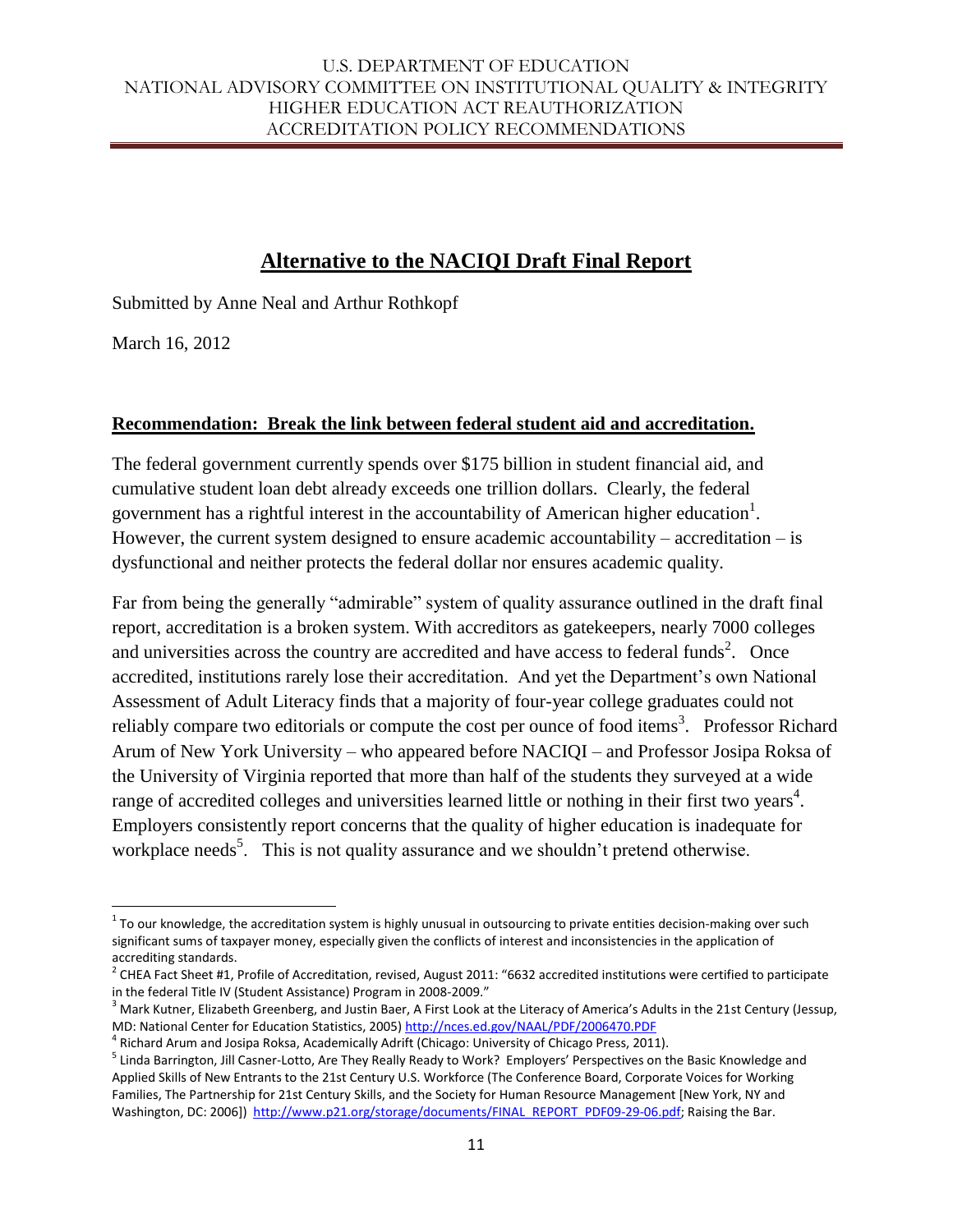A substantial part of the problem lies in the dual – and conflicting—nature of accreditation. The accreditors want to be gatekeepers for federal funding on the one hand and self-improvement experts on the other. The two roles simply do not mesh. The combination of these two functions, says the draft final report, is the best system available because it is nongovernmental and imports the voluntary system of quality assurance and self-improvement that existed before the adoption of the Higher Education Act.

But accreditors are not, in fact, voluntary private actors. As gatekeepers of federal financial aid, accreditors function as agents of the federal government. They have the ability to permit or withhold federal funds – a matter of life and death for institutions. It is because of this very powerful role that a number of institutional witnesses raised serious concerns about growing regulatory prescriptions and intrusiveness, and about inconsistencies in findings in the accreditation process. Notably, a significant number of the recommendations in the draft final report risk creating an even more intrusive accreditation system– that will raise costs and impinge on institutional autonomy.

The draft final report would have it both ways. It wants accreditors to continue to act as private peer review teams, but then seeks special federal intervention – such as insurance coverage for the "more risky litigation-prone elements" of gatekeeping. If accreditors genuinely want to be private peer review teams, they can be  $-$  by returning to the voluntary system of quality assurance and self-improvement that existed before they were made gatekeepers of federal funds<sup>6</sup>. Delinking accreditors from their federal gatekeeper role is essential to achieving this end<sup>7</sup>. Neither the federal government nor accrediting agencies acting as its surrogate can address the complex issues that comprise academic quality.

It is time to return to the original vision of accreditation: peer institutions advising and critiquing one another in a voluntary, yet rigorous system of self-improvement.

 $\overline{a}$ 

Employers' Views on College Learning in the Wake of the Economic Downturn (Hart Research Associates, Washington, DC: 2010) [http://www.aacu.org/leap/documents/2009\\_EmployerSurvey.pdf.](http://www.aacu.org/leap/documents/2009_EmployerSurvey.pdf)

 $^6$  The Veterans' Readjustment Assistance Act of 1952 stipulated that students could only use funding provided by the Act to attend accredited institutions. The gatekeeping role of accreditation was augmented further with the 1965 Higher Education Act which created new comprehensive federal student aid programs which only accredited schools were eligible to administer. See further: Peter T. Ewell, U.S. Accreditation and the Future of Quality Assurance. A Tenth Anniversary Report from the Council for Higher Education Accreditation (Council on Higher Education Accreditation, Washington, DC: 2008) 40.

 $^7$  Note the critique that the president of CHEA, Judith Eaton, offers of the draft final report in CHEAmail 8.1 (February 22, 2012). Dr. Eaton emphasizes the necessity of reducing, rather than increasing the federal role in institutional improvement: "In contrast to the path of greater federal involvement proposed by the report, robust institutional and faculty leadership for quality and accountability builds on the strengths that have brought the higher education enterprise to where it is today and offers greater promise to students and society."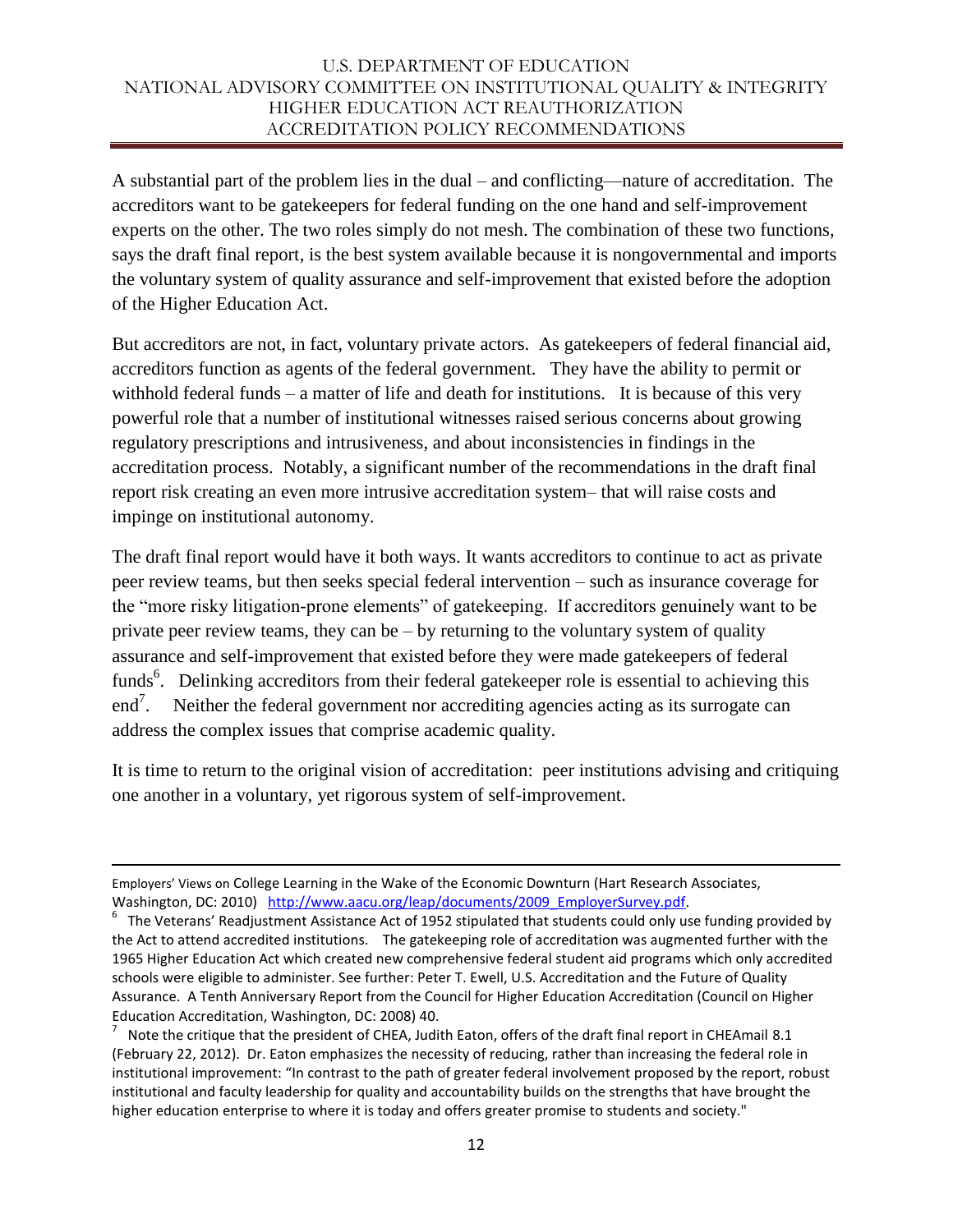This would also eliminate the serious conflicts of interest that exist under the accreditation system. Funding of the accrediting agencies comes from the same institutions they are supposed to regulate. The very people who benefit from federal funds, moreover – administrators and faculty who constitute accrediting teams – are the self-same people that determine whether federal funds should flow. They know they will in turn be judged by similar accrediting teams, making them loath to apply rigorous quality measures. It is as if the Federal Government allowed banks to decide which banks are safe and then empowered them to determine those eligible for access to Federal Reserve loans and other benefits.

Accreditation currently gives students and parents a false sense that accredited schools have passed a meaningful test of quality when they have not. Real public accountability cannot and should not be imposed by accreditors but should come from the institutions themselves. And this accountability can be provided far more cheaply and more effectively by simply demanding evidence of financial stability and transparent consumer information.

# **Recommendation: Initiate a new simplified and cost-effective system of quality assurance that tells the public what it needs to know and protects taxpayer dollars**.

**Financial assurance**: Currently, the federal government undertakes a baseline financial review to ensure institutional solvency. This review should continue with the understanding that the Department should enforce it stringently – refusing financial aid to students at those schools that are not financially sound. In addition, institutions should be required to post a statement, certified by an independent auditor, that they have sufficient resources to ensure that all enrolled students can be supported to the completion of their degrees. If that statement is not supplied, federal funds would be cut off.

**Consumer information on key measures of quality:** In the days before families could research institutions online, accreditation offered a voluntary seal of approval that said these colleges and universities offer a quality curriculum. But public information today is both cheap and simple. The existing system of largely opaque self-studies and reviews provides little information to the public and obscures whether or not institutions are doing a good job of educating their students.

To address the need for public accountability and quality assurance, institutions should be required to provide a set of basic information – much of which is already collected for the Department of Education's College Navigator site – on their homepages (along with the certification described above) that will present in a clear and accessible format key data for quality and affordability:

• Tuition, fees, cost of attendance, net cost and available financial aid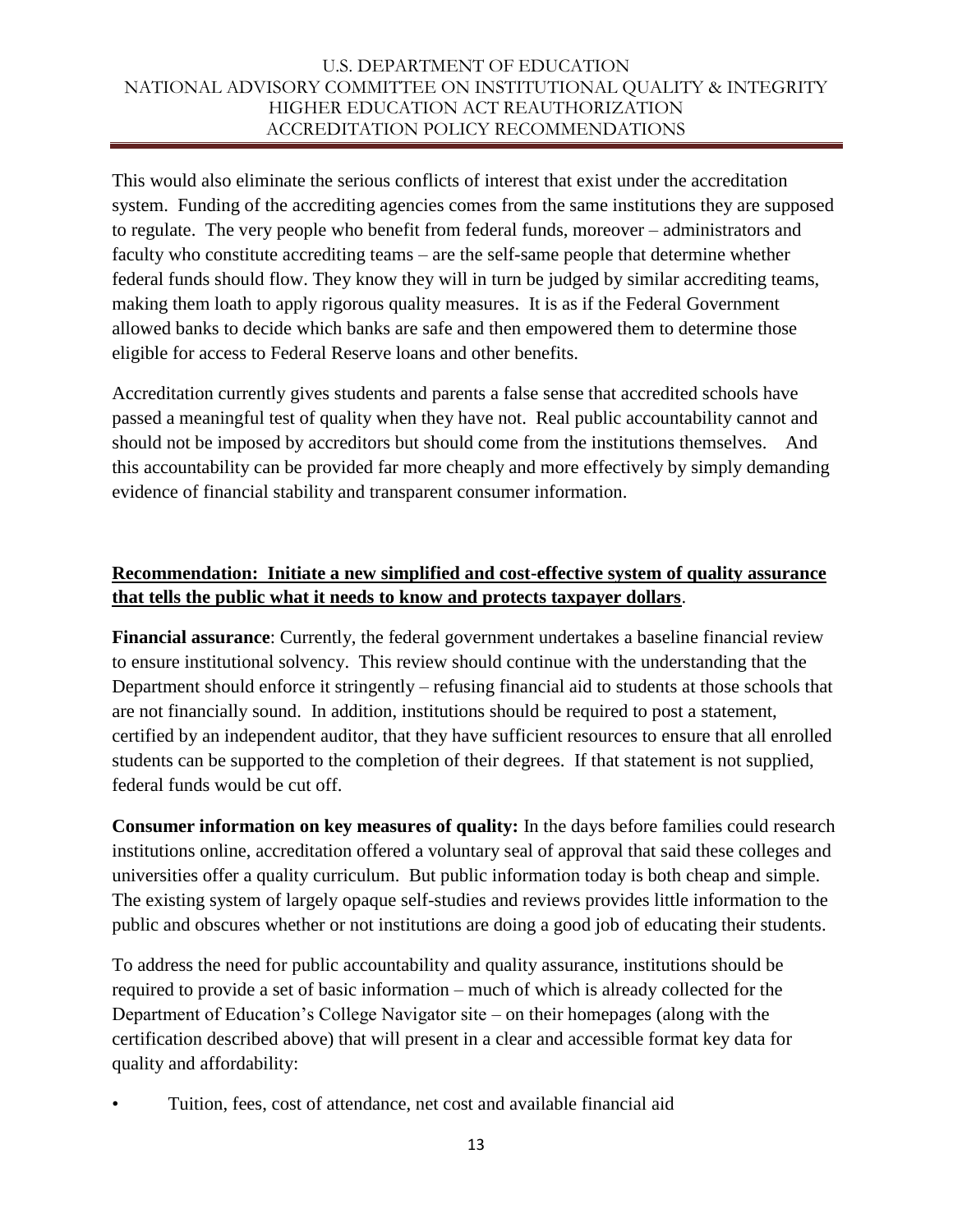- Degree programs offered
- Graduation rates, disaggregated by demographics; transfer rates as available
- Retention rates

 $\overline{a}$ 

- Student loan default rates
- Student outcomes: licensure test results (as appropriate); value-added assessments of collegiate skills, if utilized; job placement rates. Institutions may, at their discretion, include other information for consumers such as alumni and employer satisfaction data; graduate or professional school placement data; and the nature and requirements of their degree programs.
- Other data that the United States Congress deems appropriate.
- Substantial penalties would apply to falsification of these metrics.

The Department of Education should also post the information on its website in an accessible and understandable way.

# **Recommendation: Reduce the cost of higher education by eliminating the cost of federally mandated accreditation.**

In its recommendations, the majority concludes that accreditation is "cost effective." In fact, it is not. Witnesses to NACIQI uniformly suggested that accreditation is contributing to the crippling cost of higher education. In testimony, Princeton Provost Christopher Eisgruber explained that the cost of federally-mandated accreditation often exceeds \$1 million for a single institution and hundreds of hours of staff time. Stanford Provost John Etchemendy argued that "accreditation is no substitute for public opinion and market forces as a guide to the value of the education we offer." $8$  We agree.

Not only does accreditation raise costs, it also seriously undermines institutional autonomy. When Congress decided to make accreditors gatekeepers of federal financial aid, it did so in the belief that faculty and administrators would protect the autonomy of American higher education. In fact, a substantial number of witnesses—institutions currently accredited – argue that the accrediting staffs have started to substitute their own regulatory agendas for those of our colleges and universities.

In written testimony, Dartmouth President Jim Yong Kim raised concerns that accreditation staff often substitute their own judgment for that of an institution's trustees and administrators.

 $^8$  NACIQI received substantial testimony on the costs of accreditation. And many parties supported a comprehensive study of costs including ACE, AAU, Norwalk Community College and Bristol Community College. A motion calling for a specific study of the cost of accreditation was voted down on the grounds that the costs were self-evident. Yet the draft final report claims that accreditation is cost-effective.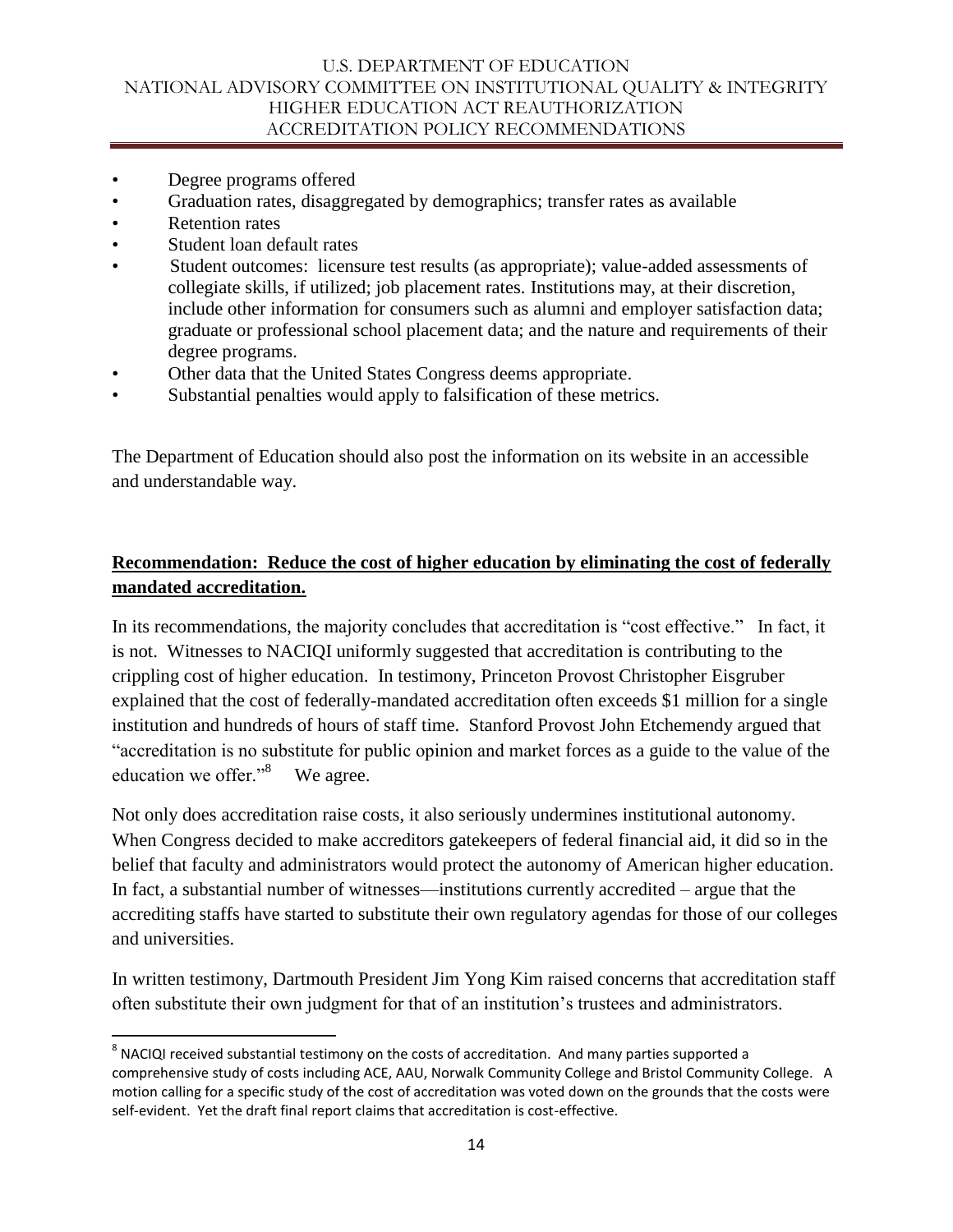Delinking accreditation from the gatekeeper role would address this problem. Congress should give institutions the freedom to use their own best judgment on how to carry out their educational objectives most effectively, provided that they make available to the public the data it needs to make informed choices. At the same time, accreditors would play an ever more important role in voluntary quality improvement.

#### **Recommendation: Break the accreditor monopoly**.

The current regional structure of accreditation is "increasingly unsuited to American higher education" and can "constrain innovation, creativity, and improvement." Those were the words of President Kim of Dartmouth and Princeton President Shirley Tilghman, and we are in full agreement. At a time when higher education is global in nature and geographic boundaries have been eliminated by the realities of the Internet, retaining the regional limitations will simply maintain anticompetitive cartels.

#### **Recommendation: Create a consumer-friendly expedited alternative.**

Congress should, at the very least, create a consumer-friendly expedited alternative for reaccreditation, allowing previously accredited institutions to certify key information about financial solvency and key measures of quality (as outlined above).  $9$ 

At the present time, accreditation offers a misleading reassurance to the public that an institution that bears its seal of approval offers a quality education and good value for the investment of public and private funds. As such, it is an expensive, counterproductive system. The recommendations described above offer effective alternatives to those presented in the draft final report. Their advantages rest in making the key elements of consumer protection clearer and more accessible to the public, while setting accreditation free to resume its traditional role of encouraging best practices and continuous quality improvement.

\_\_\_\_\_\_\_\_\_\_\_\_\_\_\_\_\_\_\_\_\_\_\_\_\_\_\_\_\_\_\_\_\_\_\_\_\_\_\_\_\_\_\_\_\_\_\_

l

 $^9$  In testimony submitted, a range of parties expressed interest in an expedited option including Princeton University, C-RAC, ACE, and AAU.